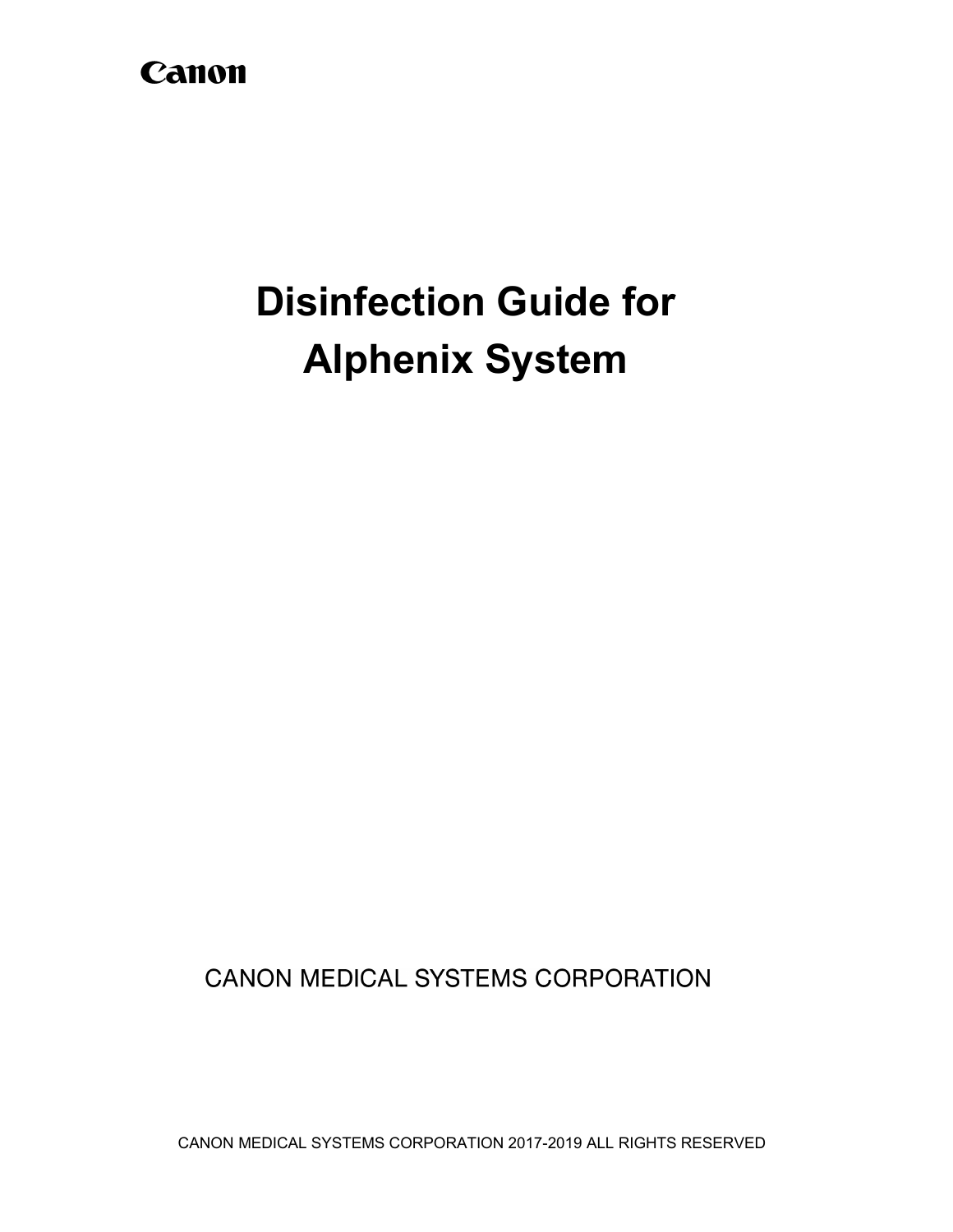# **18.4 Cleaning**

|  | After operating the unit, clean the main unit, the optional units, and the<br>room.                                                                                                                                                                                                                                                                                           |
|--|-------------------------------------------------------------------------------------------------------------------------------------------------------------------------------------------------------------------------------------------------------------------------------------------------------------------------------------------------------------------------------|
|  | If cleaning is performed by a cleaning agency, ensure that they are<br>aware of the following WARNING and CAUTION instructions.                                                                                                                                                                                                                                               |
|  | MARNING: 1. If disinfection is required due to the presence of blood etc., perform<br>thorough disinfection referring to subsection 18.5 "Disinfection".                                                                                                                                                                                                                      |
|  | 2. Turn OFF the power to the unit before cleaning. If the power is ON, a<br>malfunction may occur, resulting in an accident.<br>Entry of liquids such as water or detergent into the unit could result in a<br>short circuit or electric shock.                                                                                                                               |
|  | 3. If the arm of the support unit needs to be moved during cleaning, turn<br>ON the power switch after fully wiping off liquid such as water and<br>detergent from the surrounding area of the support unit, and then<br>operate it in a normal manner. Forcible movement of the arm may<br>cause an error. After the arm is moved, immediately turn OFF the power<br>switch. |
|  | 4. Do not pour or spray liquids such as disinfectant, detergent, or water on<br>the system. Entry of liquids into the system may cause a malfunction or<br>an accident.                                                                                                                                                                                                       |
|  | 5. Do not pour liquids such as water or detergent on the floor. Entry of<br>liquids into the system or into the cable pit may cause a malfunction or<br>an accident.                                                                                                                                                                                                          |
|  | 6. Cleaning of the support unit, top of the monitor support, ceiling rails,<br>and other units located high above the floor should be performed by a<br>professional cleaning agency. Never work on a stepladder etc.                                                                                                                                                         |
|  | 7. When the FPD cover etc. on the top of the arm of the support unit is to<br>be cleaned, set the arm rotation angle or slide angle to 90° to move the<br>part to be cleaned to a sufficiently safe low position.                                                                                                                                                             |
|  |                                                                                                                                                                                                                                                                                                                                                                               |

| <b>NOTICE:</b> | Do not clean the system with organic solvents (such as paint  |
|----------------|---------------------------------------------------------------|
|                | thinner) or abrasive cleansers because they may cause surface |
|                | damage or discoloration.                                      |

#### **(1) Cleaning the unit**

**Wipe off stains with a soft cloth moistened with mild detergent. Dilute the mild detergent to the concentration specified by the manufacturer. Moisten a soft cloth with diluted detergent and then wring the cloth out firmly so that the detergent does not drip from the cloth. Wipe off the stains and then wipe the unit again with a dry soft cloth.**

#### **(2) Cleaning of the room**

**Remove dust from the room using a vacuum cleaner. When cleaning the floor, use a tightly wrung out mop or cloth so that water does not drip.**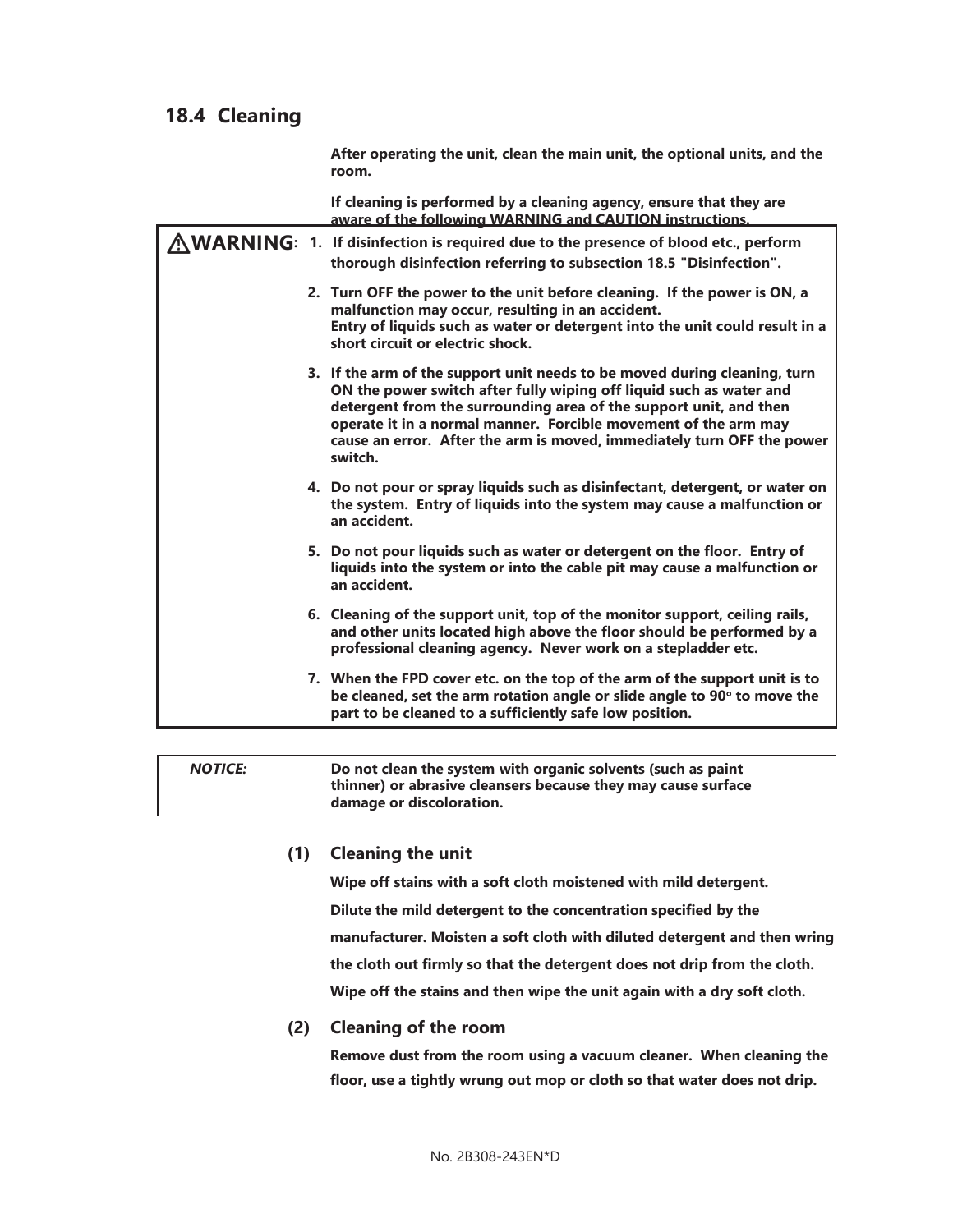# **18.5 Disinfection**

**Disinfect the surfaces of the unit, accessories, and options according to the instructions of the hospital's infection control officer.** 

|                | $\bigwedge \!\! \Delta \mathsf{WARMING}\text{: }$ 1. After disinfection, ventilate the room thoroughly before turning ON the<br>power. If any flammable gases remain in the room, there is a danger of<br>fire or explosion when the power is turned ON.<br>2. Do not pour or spray disinfectant on the unit. Entry of disinfectant into<br>the unit may cause a malfunction or an accident.<br>3. Be sure to turn OFF the power of the unit before disinfection. If power<br>is supplied, an accident may occur due to unintended operation of the<br>unit when control switches are touched.<br>If liquid enters the unit, a fire or electric shock may occur. |
|----------------|------------------------------------------------------------------------------------------------------------------------------------------------------------------------------------------------------------------------------------------------------------------------------------------------------------------------------------------------------------------------------------------------------------------------------------------------------------------------------------------------------------------------------------------------------------------------------------------------------------------------------------------------------------------|
|                |                                                                                                                                                                                                                                                                                                                                                                                                                                                                                                                                                                                                                                                                  |
| <b>NOTICE:</b> | 1. Do not use the types of disinfectants listed below. They will damage the<br>system. The performance and safety of the system cannot be<br>guaranteed if it has been damaged by use of an unsuitable disinfectant.                                                                                                                                                                                                                                                                                                                                                                                                                                             |
|                | • Disinfectants that are excessively corrosive to metal or rubber, such as<br>chlorine-based disinfectants.                                                                                                                                                                                                                                                                                                                                                                                                                                                                                                                                                      |
|                | • Disinfectants that have instructions stating that they are inappropriate<br>for any of the following: metal, plastic, rubber, or painted surfaces.                                                                                                                                                                                                                                                                                                                                                                                                                                                                                                             |
|                | • Disinfectants that may enter the system, such as formalin gas or spray-<br>type agents.                                                                                                                                                                                                                                                                                                                                                                                                                                                                                                                                                                        |
|                | 2. Disinfect the system only when necessary. Performing disinfection many<br>times may result in discoloration or cracking of the surface finish or in<br>damage to rubber or plastic parts. If the system appears to be harmed<br>by a disinfectant, immediately stop using the system. Contact your<br>Canon Medical Systems representative for repair.                                                                                                                                                                                                                                                                                                        |
|                | 3. Wipe off disinfectants thoroughly after the system has been disinfected.<br>Failure to do so may result in discoloration or cracking of the surface<br>finish or in damage to rubber or plastic parts. If the system appears to<br>be harmed by a disinfectant, immediately stop using the system. Contact<br>your Canon Medical Systems representative for repair.                                                                                                                                                                                                                                                                                           |

**(1) Recommended disinfectants**

**The disinfectants listed below can be used on this unit. Read the handling instructions for the disinfectant to be used and fully understand its characteristics and precautions before using it.**

- x **Glutaraldehyde : 2.0 wv%**
- x **Benzalkonium chloride : 0.2 w/v%**
- x **Ethanol for disinfection : 76.9 to 81.4 v/v% solution**

**(Do not use this on the synthetic rubber on the front panel of the control console.)**